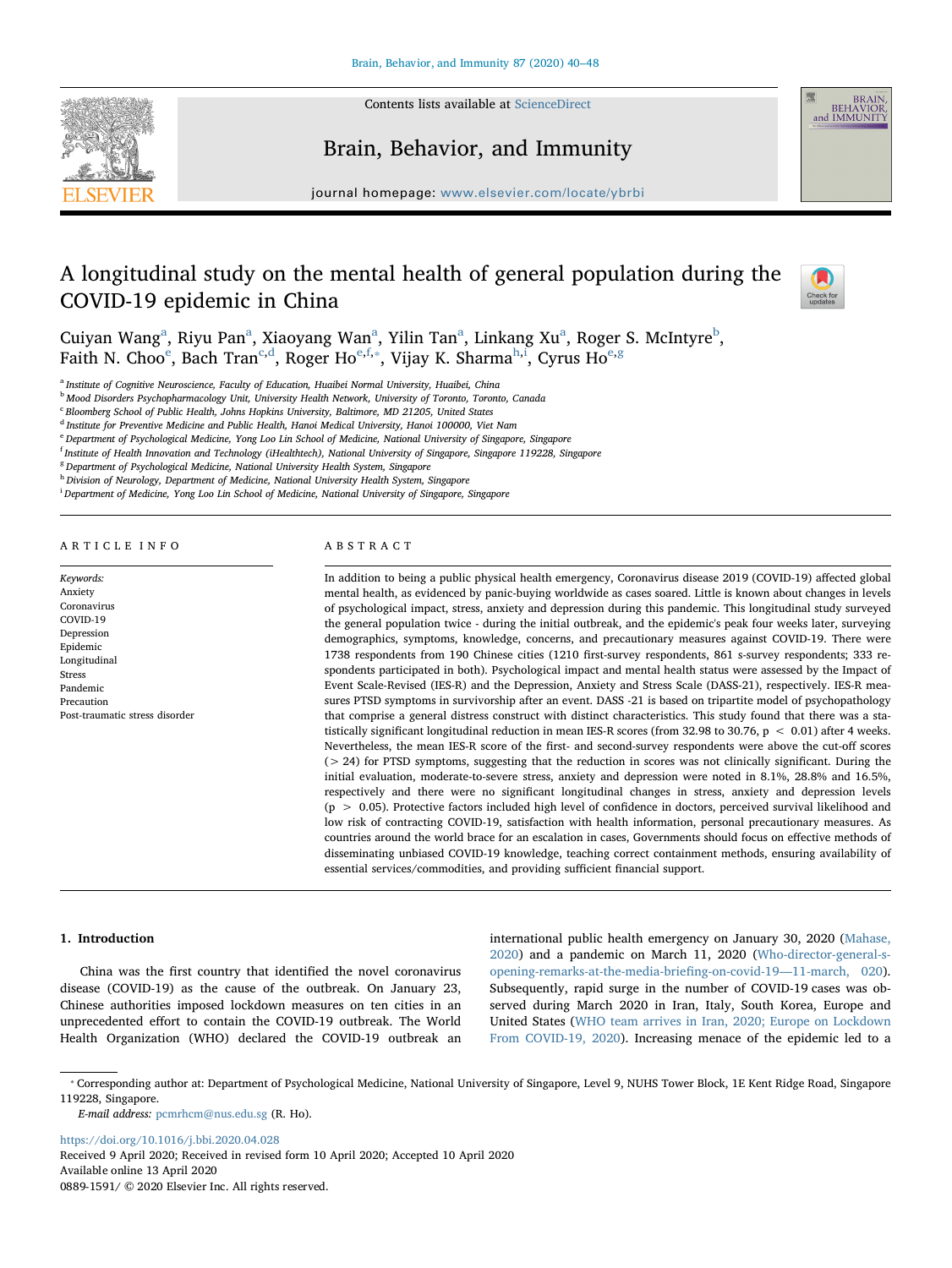<span id="page-1-0"></span>

Fig. 1. National epidemic trend of 2019 coronavirus disease (COVID-19) outbreak in China from January 7 to March 1, 2020.

global atmosphere of anxiety and depression due to disrupted travel plans, social isolation, media information overload and panic buying of necessity goods ([Ho et al., 2020](#page-8-3)). A recent study in China found that the vicarious traumatization scores of the general public were significantly higher than those of the front-line nurses [\(Li et al., 2020\)](#page-8-4). As a result, governments and public health authorities urgently need guidance and actionable information on effective public health and psychological interventions that can safeguard the mental health of the general public ([Rubin et al., 2020](#page-8-5)). Recent mental health studies on COVID-19 were cross-sectional ([Wang et al., 2020](#page-8-6)), focusing on health professionals ([Kang et al., 2020; Tan et al., 2020; Joob and Wiwanitkit, 2020](#page-8-7)) or a particular age group [\(Cao et al., 2020\)](#page-8-8) and lack of in-depth analysis to identify risk or protective factors for mental health ([Qiu et al., 2020](#page-8-9)). Currently, there is no known information about the longitudinal change of mental health status throughout the COVID-19 epidemic and factors that would influence psychological impact and mental health status with the implementation of public health measures of such unprecedented magnitude. The novelty of this longitudinal study was to evaluate the temporal psychological impact and adverse mental health status during the initial outbreak and peak of COVID-19 epidemic and identity risk and protective factors among the general population in China.

### 2. Methods

## 2.1. Study design and study population

This longitudinal study was conducted from January 31 to February 2 (first survey) and February 28 to March 1, 2020 (second survey). Both surveys were conducted during weekends to ensure maximum participation. Our snowball sampling strategy focused on recruiting the general public living in mainland China during the COVID-19 outbreak.

#### 2.2. Procedure

When the Chinese Government recommended the public to minimize face-to-face interaction and isolate themselves, information about this study was posted on the university website. In addition to their own participation, a respondent was encouraged to invite new respondents from his or her contacts. A questionnaire was completed through an online survey platform ('SurveyStar', Changsha Ranxing Science and Technology, Shanghai, China). Ethics approval was obtained from the Institutional Review Board of the Huaibei Normal University (HBU-IRB-2020-001). All respondents provided informed consent.

#### 2.3. Outcomes

This study used the National University of Singapore COVID-19 questionnaire, which evaluated its psychometric properties in the initial phase of the COVID-19 epidemic ([Wang et al., 2020](#page-8-10)). The National University of Singapore COVID-19 questionnaire consisted of questions related to (1) demographic data; (2) physical symptoms during past 14 days; (3) contact history with a COVID-19 patient in past 14 days; (4) knowledge and concerns about COVID-19 and (5) precautionary measures against COVID-19 in the past 14 days. The psychological impact of COVID-19 was measured using the Impact of Event Scale-Revised (IES-R) [\(Christianson and Marren, 2012](#page-8-11)). IES-R measures PTSD symptoms in survivorship after an event [\(Hosey et al., 2019\)](#page-8-12). The mental health status of respondents was measured using the Depression, Anxiety and Stress Scale (DASS-21) [\(Norton, 2007](#page-8-13)). DASS -21 is based on tripartite model of psychopathology that comprise a general distress construct with distinct characteristics [\(Zanon et al., 2020](#page-8-14)). IES-R and DASS were previously used in research related to the COVID-19 epidemic ([Wang et al., 2020; Tan et al., 2020; Hao et al., 2019; Tan](#page-8-10) [et al., 2019](#page-8-10))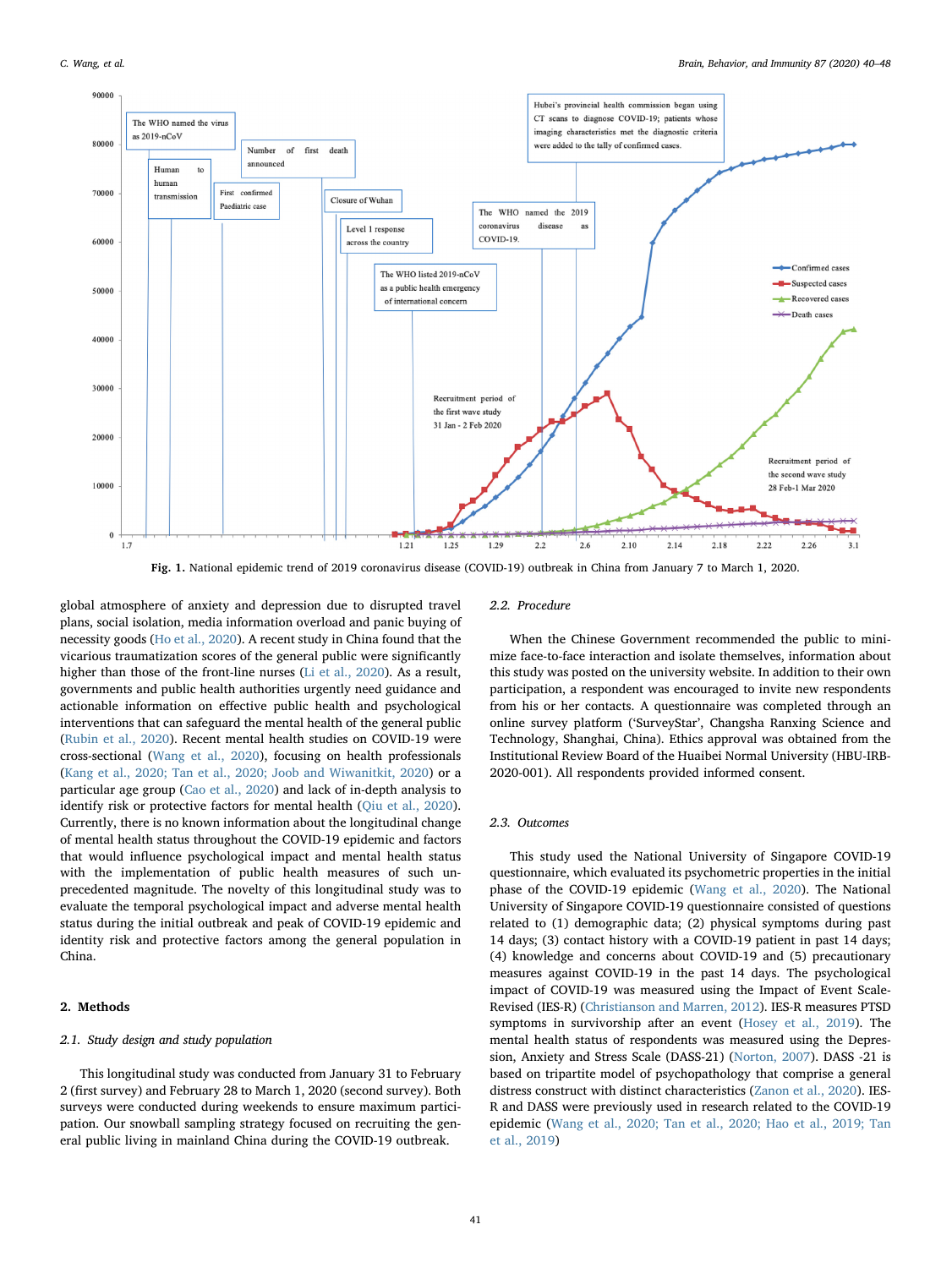#### 2.4. Statistical analysis

To analyze the differences in psychological impact, levels of depression, anxiety and stress, the independent sample t-test was used to compare the mean score between the first and second survey. Percentages of response to other questions were calculated according to the number of respondents per response to the number of total responses of a question and presented as categorical variables. The chisquared test was used to analyze the differences in categorical variables between the first and second surveys. We used linear regressions to calculate the univariate associations between independent variables and dependent variables for the first and second survey separately. All tests were two-tailed, with a significance level of  $p < 0.05$ . Statistical analysis was performed on SPSS Statistic 21.0.

## 3. Results

## 3.1. Development of the COVID-19 epidemic in China during the two recruitment periods

[Fig. 1](#page-1-0) shows the evolution of the COVID-19 epidemic in China from January 7 to March 1, 2020. The first survey conducted between January 31 and February 2, when China was going through a phase of rapid increase in the number of newly diagnosed COVID-19 cases and related deaths. After February 8, 2020, there was a rapid decline in the number of new and suspected cases and the downward trend continued thereafter. Simultaneously, the number of recovered patients showed a substantial increase during this period. The second survey was conducted from February 28 to March 1, 2020.

## 3.2. Comparison of respondents and mental health status between the first and second survey

Of the 1406 invited participants from 194 cities in China, 1304 (92.7%) completed the questionnaire during the first survey. Although there were 865 participants from 159 cities during the second survey, only 861 (99.5%) questionnaires were complete, which were included in the study. Importantly, 333 respondents during the second survey (27·5% of the first-survey respondents and 38·7% of the second-survey respondents) had also participated in the first survey. Therefore, a total of 1738 individual respondents participated in this longitudinal study.

[Fig. 2](#page-2-0) compares the mean scores of DASS-stress, anxiety and depression subscales and IES-R scores between the first- and secondsurvey respondents. The mean score (standard deviation, SD) for DASSstress subscale was 7·76 (7·74) for the first-survey respondents and 7·86 (7·93) for the second-survey respondents (t =  $-0.30$ , p > 0 $0.05$ , 95% CI −0·79 to 0·58). Similar non-significant differences were noted between the two surveys for the DASS-anxiety subscale [6·16 (6·57) versus

<span id="page-2-0"></span>

Fig. 2. Comparison of the mean scores of DASS-stress, anxiety and depression subscales as well as IES-R scores between the first (T1) and second (T2) survey.

6·15 (6·94);  $t = 0.36$ ,  $p > 0.05$ , 95% CI -0·58 to 0·60] and DASSdepression subscale [6.25 (7.16) versus 6·38 (7.39); t =  $-0.41$ , p > 0·05, 95% CI −0·77 to 0·50)] mean scores. However, the mean IES-R score of the second-survey respondents [30·76 (16·34)] was significantly lower than the first-survey respondents [32·98 (15·42);  $t = 3.125$ ,  $p < 0.01$ , 95% CI 0.83 to 3.62]. Most importantly, the overall mean IES-R scores for respondents in both surveys were more than 24 points, indicating the presence of PTSD symptoms and the reduction in IES-R scores was not clinically significant.

## 3.3. Demographic characteristics and their association with psychological impact and adverse mental health status

Majority of first-survey respondents were women (67·3%), of younger age group of 21·4 to 30·8 years (53·1%), married (76·4%), having a household size of 3–5 people (80·7%), having children (67·4%), being students (52·8%) and well educated (87·9% with at least a bachelor degree). Similarly, the majority of second-survey respondents were women (75%), of young adulthood with age 21·4 to 30·8 years (46·5%), married (83·5%), having a household size of 3–5 people (80·4%), having children (68·6%), students (62·8%) and well educated (87·6% $\geq$  bachelor degree). The differences in the association between demographic characteristics and IES-R scores are represented in [Table 1.](#page-3-0) Briefly, the second survey respondents aged 12 to 21·4 years demonstrated significantly higher score of IES-R as compared to respondents aged 49.6-59 years (B = 0.77, t = 2.28, p < 0.05). Similarly, the second-survey respondents staying in a household with 3–5 people (B = 1.32, t = 2.04,  $p < 0.05$ ) and more than 6 people  $(B = 1.44, t = 2.20, p < 0.05)$  had significantly higher score of IES-R as compared to respondents who stayed alone. Interestingly, these findings were not observed among the first survey respondents.

## 3.4. Physical symptoms, health status and its association with psychological impact and adverse mental health status

Physical symptoms and health status findings of the participants during the two surveys is shown in Table A.1. Briefly, significantly lower proportion of the second-survey respondents reported chills, headache, cough, dizziness, coryza and sore throat. Similarly, significantly lower consultations with a doctor occurred among the second survey participants. In contrast, significantly higher proportion of the second-survey respondents underwent home quarantined as compared to the first-survey respondents. There were no significant differences in recent testing of COVID-19 and medical insurance coverage between the first- and second-survey respondents.

In both surveys, physical symptoms, very poor self-rating of health status, and history of chronic illness were significantly associated with higher IES-R scores, DASS stress, anxiety or depression subscale scores ([Table 2\)](#page-4-0). In the second survey, the presence of symptoms such as fever with cough or breathing difficulty and recent quarantine were significantly associated with DASS stress, anxiety and depression scores, which was not observed among the first survey participants. Interestingly, gastrointestinal symptoms were significantly associated with DASS stress, anxiety and depression scores during the second survey.

## 3.5. Knowledge and concerns about COVID-19 and its association with psychological impact and adverse mental health status

Compared to the first-survey respondents, significantly higher proportion of the second-survey respondents were uncertain about the transmission of COVID-19 by droplets but their views on transmission of the virus by being airborne or through the contacts with a contaminated object were not different (Table A.2). Importantly, significantly higher proportion of the second-survey respondents expressed very high level of confidence in their doctors' ability to diagnose or recognize COVID-19), more likely to survive COVID-19 and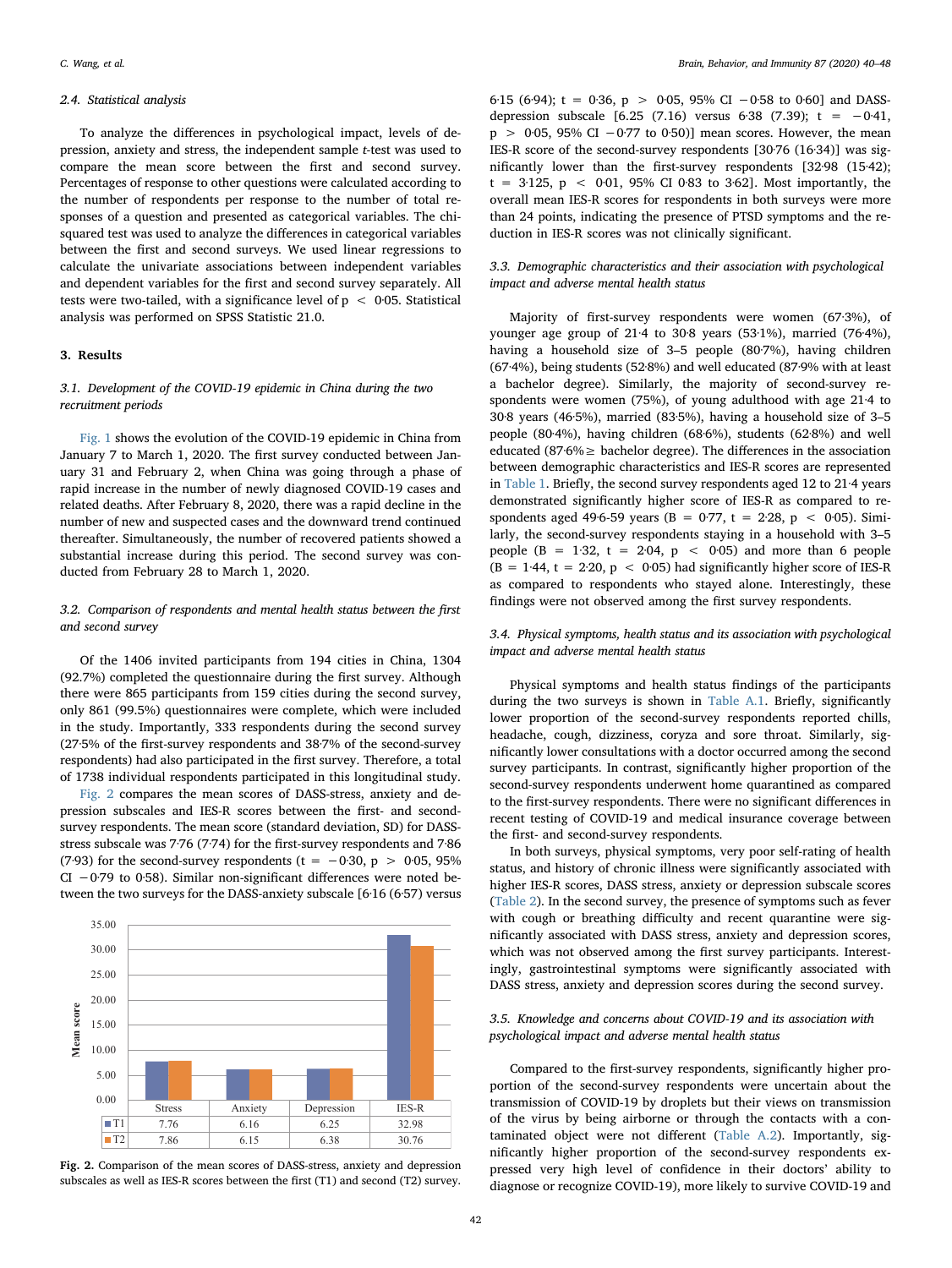#### <span id="page-3-0"></span>Table 1

Association between demographic variables and the psychological impact as well as adverse mental health status during the first and second surveys (n = 1738).

| Demographic                         |                  |          |                  | The first survey (January 31 – February 2, 2020) ( $N = 1210$ ) |                  |          |                  |          |                  | The second survey (February 28 – March 1, 2020) ( $N = 861$ ) |                  |         |                  |         |                  |          |
|-------------------------------------|------------------|----------|------------------|-----------------------------------------------------------------|------------------|----------|------------------|----------|------------------|---------------------------------------------------------------|------------------|---------|------------------|---------|------------------|----------|
| variables                           | Impact of event  |          | <b>Stress</b>    |                                                                 | Anxiety          |          | Depression       |          | Impact of event  |                                                               | Stress           |         | Anxiety          |         | Depression       |          |
|                                     | $\boldsymbol{B}$ | T        | $\boldsymbol{B}$ | t                                                               | $\boldsymbol{B}$ | t        | $\boldsymbol{B}$ | T        | $\boldsymbol{B}$ | T                                                             | $\boldsymbol{B}$ | T       | $\boldsymbol{B}$ | t       | $\boldsymbol{B}$ | t        |
| Gender                              |                  |          |                  |                                                                 |                  |          |                  |          |                  |                                                               |                  |         |                  |         |                  |          |
| Male                                | $-0.20$          | $-2.56*$ | 0.10             | $2.33*$                                                         | 0.19             | $2.64**$ | 0.12             | $2.13*$  | $-0.26$          | $-2.61**$                                                     | 0.08             | 1.38    | 0.18             | 1.90    | 0.22             | $2.89**$ |
| Female                              | Reference        |          | Reference        |                                                                 | Reference        |          | Reference        |          | Reference        |                                                               | Reference        |         | Reference        |         | Reference        |          |
| Age range                           |                  |          |                  |                                                                 |                  |          |                  |          |                  |                                                               |                  |         |                  |         |                  |          |
| $12-21.4$ years                     | 0.21             | 1.00     | 0.08             | 0.65                                                            | 0.10             | 0.51     | 0.06             | 0.39     | 0.77             | $2.28*$                                                       | $-0.03$          | $-0.16$ | 0.29             | 0.92    | $-0.02$          | $-0.07$  |
| 21.4-30.8 years                     | 0.09             | 0.45     | 0.12             | 1.01                                                            | 0.07             | 0.36     | 0.18             | 1.15     | 0.59             | 1.75                                                          | 0.02             | 0.08    | 0.36             | 1.17    | 0.10             | 0.36     |
| 30.8-40.2 years                     | $-0.17$          | $-0.73$  | $-0.07$          | $-0.52$                                                         | $-0.16$          | $-0.72$  | $-0.06$          | $-0.36$  | 0.63             | 1.62                                                          | $0.03*$          | $-0.15$ | 0.29             | 0.80    | 0.03             | 0.12     |
| 40.2-49.6 years                     | $-0.16$          | $-0.69$  | $-0.12$          | $-0.82$                                                         | $-0.23$          | $-1.05$  | $-0.16$          | $-0.89$  | 0.26             | 0.70                                                          | $-0.15$          | $-0.70$ | $-0.02$          | $-0.05$ | $-0.18$          | $-0.63$  |
| 49.6-59 years                       | Reference        |          | Reference        |                                                                 | Reference        |          | Reference        |          | Reference        |                                                               | Reference        |         | Reference        |         | Reference        |          |
| Status as a parent                  |                  |          |                  |                                                                 |                  |          |                  |          |                  |                                                               |                  |         |                  |         |                  |          |
| Has a child<br>16 years or<br>below | 0.04             | 0.43     | $-0.02$          | $-0.37$                                                         | 0.08             | 0.86     | 0.05             | 0.70     | 0.12             | 0.94                                                          | 0.03             | 0.34    | 0.11             | 0.87    | 0.09             | 0.88     |
| Has a child older<br>than 16 years  | $-0.06$          | $-0.78$  | $-0.07$          | $-1.50$                                                         | $-0.08$          | $-1.10$  | $-0.06$          | $-1.03$  | 0.10             | 0.96                                                          | 0.003            | 0.06    | $-0.03$          | $-0.34$ | $-0.02$          | $-0.29$  |
| No children                         | Reference        |          | Reference        |                                                                 | Reference        |          | Reference        |          | Reference        |                                                               | Reference        |         | Reference        |         | Reference        |          |
| <b>Marital</b> status               |                  |          |                  |                                                                 |                  |          |                  |          |                  |                                                               |                  |         |                  |         |                  |          |
| Single                              | $-0.04$          | $-0.05$  | 0.02             | 0.05                                                            | 0.71             | 1.06     | 0.45             | 0.84     | 1.06             | 1.41                                                          | 0.41             | 0.94    | 0.60             | 0.87    | 0.48             | 0.84     |
| Married                             | 0.09             | 0.12     | 0.12             | 0.29                                                            | 0.80             | 1.20     | 0.56             | 1.03     | 1.27             | 1.71                                                          | 0.46             | 1.06    | 0.80             | 1.17    | 0.58             | 1.02     |
| Divorced/                           | 0.11             | 0.13     | ${}< 0.001$      | ${}< 0.001$                                                     | 0.44             | 0.58     | 0.44             | 0.72     | 1.27             | 1.35                                                          | 0.60             | 1.10    | 1.00             | 1.16    | 0.60             | 0.84     |
| separated                           |                  |          |                  |                                                                 |                  |          |                  |          |                  |                                                               |                  |         |                  |         |                  |          |
| Widowed                             | Reference        |          | Reference        |                                                                 | Reference        |          | Reference        |          | Reference        |                                                               | Reference        |         | Reference        |         | Reference        |          |
| Household size                      |                  |          |                  |                                                                 |                  |          |                  |          |                  |                                                               |                  |         |                  |         |                  |          |
| 6 people or more                    | 0.38             | 0.97     | $-0.23$          | $-0.99$                                                         | $-0.17$          | $-0.46$  | $-0.19$          | $-0.67$  | 1.44             | $2.20*$                                                       | 0.50             | 1.32    | 0.84             | 1.40    | 0.12             | 0.24     |
| 3–5 people                          | 0.25             | 0.65     | $-0.20$          | $-0.88$                                                         | $-0.12$          | $-0.35$  | $0.09*$          | $-0.31$  | 1.32             | $2.04*$                                                       | 0.45             | 1.19    | 0.77             | 1.29    | 0.06             | 0.13     |
| 2 people                            | 0.41             | 0.99     | $-0.33$          | $-1.35$                                                         | $-0.18$          | $-0.46$  | $-0.21$          | $-0.69$  | 1.19             | 1.76                                                          | 0.44             | 1.12    | 0.61             | 0.99    | $-0.16$          | $-0.31$  |
| Stay alone                          | Reference        |          | Reference        |                                                                 | Reference        |          | Reference        |          | Reference        |                                                               | Reference        |         | Reference        |         | Reference        |          |
| <b>Education Level</b>              |                  |          |                  |                                                                 |                  |          |                  |          |                  |                                                               |                  |         |                  |         |                  |          |
| None                                | $-0.07$          | $-0.08$  | 0.76             | 1.40                                                            | 1.02             | 1.19     | 1.81             | $2.64**$ | $-1.00$          | $-1.17$                                                       | $-0.33$          | $-0.67$ | $-0.33$          | $-0.42$ | $-0.56$          | $-0.86$  |
| Preschool                           |                  |          |                  |                                                                 |                  |          |                  |          | 0.67             | 0.78                                                          | $-0.33$          | $-0.67$ | $-0.33$          | $-0.42$ | $-0.56$          | $-0.86$  |
| Primary school                      | $-1.07$          | $-2.07*$ | $-0.11$          | $-0.37$                                                         | $-0.10$          | $-0.21$  | $-0.07$          | $-0.17$  | $-0.75$          | $-0.97$                                                       | 0.17             | 0.37    | 0.67             | 0.94    | 0.44             | 0.76     |
| Lower secondary<br>school           | 0.21             | 0.66     | 0.20             | 1.05                                                            | 0.38             | 1.27     | 0.41             | 1.72     | 0.43             | 0.93                                                          | 0.08             | 0.29    | 0.41             | 0.97    | 0.01             | 0.04     |
| Upper secondary<br>school           | 0.01             | 0.03     | 0.16             | 0.87                                                            | 0.36             | 1.28     | 0.34             | 1.50     | 0.24             | 0.51                                                          | 0.23             | 0.85    | 0.60             | 1.40    | 0.14             | 0.39     |
| University -<br>Bachelor            | 0.19             | 0.67     | 0.21             | 1.28                                                            | 0.32             | 1.25     | 0.35             | 1.70     | 0.63             | 1.46                                                          | 0.11             | 0.42    | 0.40             | 1.00    | $-0.03$          | $-0.08$  |
| University -<br>Master              | 0.14             | 0.49     | 0.18             | 1.09                                                            | 0.24             | 0.90     | 0.33             | 1.55     | 0.58             | 1.30                                                          | 0.19             | 0.73    | 0.65             | 1.58    | 0.13             | 0.39     |
| University -<br>Doctorate           | Reference        |          | Reference        |                                                                 | Reference        |          | Reference        |          | Reference        |                                                               | Reference        |         | Reference        |         | Reference        |          |

†There were 333 respondents who participated in both the first and second surveys.

 $*p < 0.05$ ,  $**p < 0.01$ ,  $***p < 0.001$ .

satisfaction with health information on COVID-19 as compared to the first-survey respondents. Unfortunately, about one-third of the secondsurvey respondents felt that the Chinese had been discriminated in other countries during the COVID-19 pandemic. More than half (58.4%) experienced a shortage of necessity goods (except face masks), about one-third (31·4%) spent more than 2 h per day viewing information about COVID-19 on media and a quarter (26·4%) reported a significant reduction in household income. These four questions were asked from only second-survey participants.

Knowledge about COVID-19 transmission and its association with psychological parameters is represented in [Table 3](#page-5-0). Among the firstsurvey respondents, the belief that COVID-19 transmission occurs via droplet was significantly associated with DASS depression scores. During both surveys, participants' confidence in their doctor's ability to diagnose or recognize COVID-19, very low perceived likelihood of contracting COVID-19, very high likelihood of survival and high satisfaction with health information were significantly associated with lower IES-R, DASS stress, anxiety or depression scores. The dissemination of health information on COVID-19 via radio was associated with higher DASS anxiety and depression scores among participants of both surveys.

3.6. Precautionary measures about COVID-19 and its association with psychological impact and adverse mental health status

Table A.3 compares the precautionary measures adopted by our study respondents. Among the second survey respondents, significantly higher proportion avoided sharing utensils during meals, washed hands with soap and water, washed hands immediately after coughing, rubbing the nose, sneezing or touching contaminated objects, used face mask regardless of the symptoms and stayed at home for 20–24 h per day. Further analyses showed that observing better hygiene practices and avoidance of sharing utensils during meals were significantly associated with lower scores in IES-R and various DASS-21 subscales among both survey participants [\(Table 4\)](#page-6-0).

#### 4. Discussion

Our prospective longitudinal study describes the psychological impact and mental health of the general population in a country that was first affected by the COVID-19 outbreak. Although the number of confirmed cases of COVID-19 increased sharply from the first- to the second-survey recruitment, there were no significant changes in the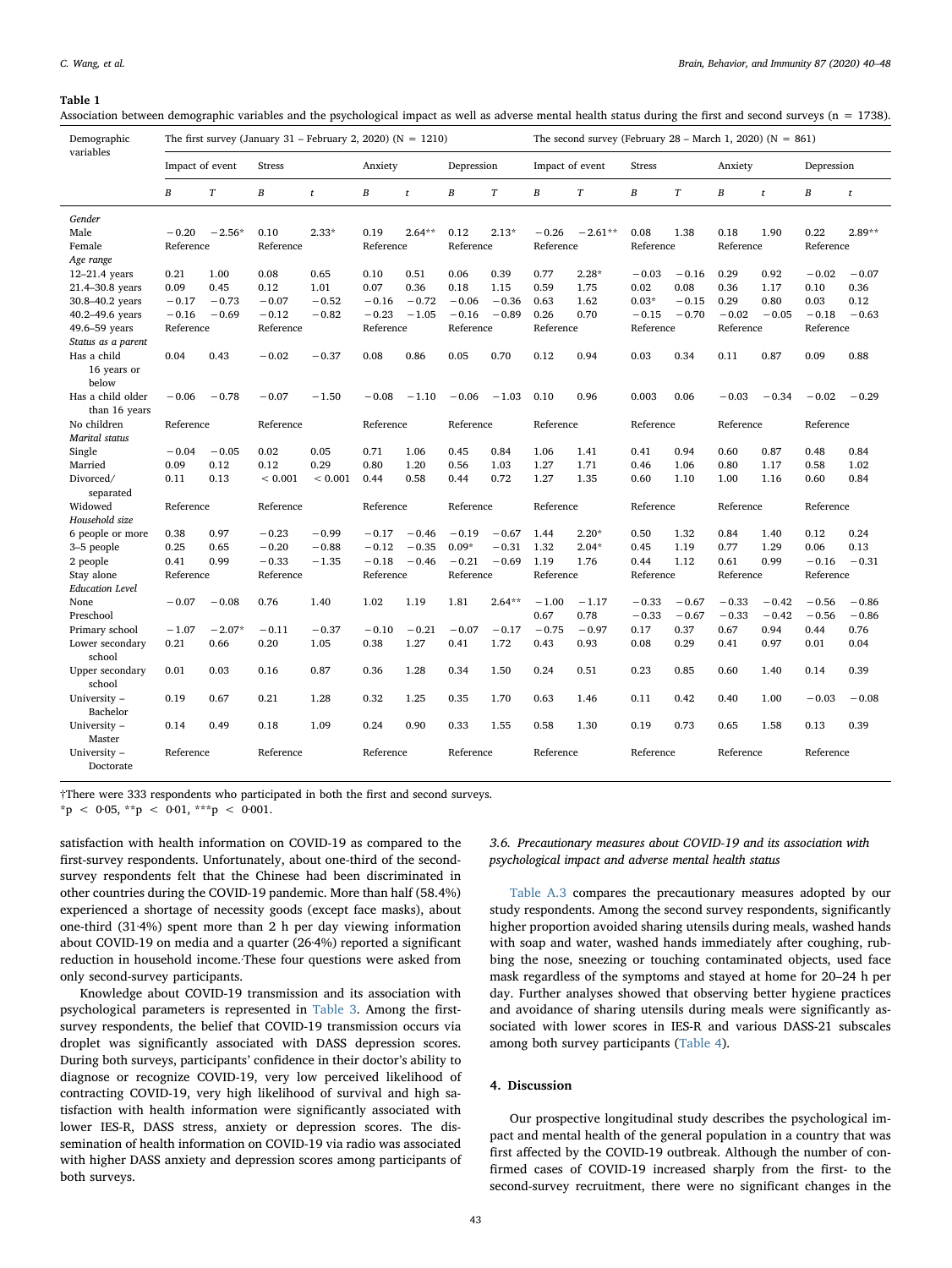#### <span id="page-4-0"></span>Table 2

Association between physical health status and the psychological impact as well as adverse mental health status during the first and second survey (n = 1738).

|                                                              |                      |                   | The first survey (January 31 – February 2, 2020) (N = 1210) $\dagger$ |                   |                   |                   |                   |                   |                   |                       |                   | The second survey (February 28 – March 1, 2020) (N = 861) $\dagger$ |                   |                      |                      |                        |
|--------------------------------------------------------------|----------------------|-------------------|-----------------------------------------------------------------------|-------------------|-------------------|-------------------|-------------------|-------------------|-------------------|-----------------------|-------------------|---------------------------------------------------------------------|-------------------|----------------------|----------------------|------------------------|
| Physical<br>symptoms<br>and health                           | Impact of event      |                   | <b>Stress</b>                                                         |                   | Anxiety           |                   | Depression        |                   | Impact of event   |                       | <b>Stress</b>     |                                                                     | Anxiety           |                      | Depression           |                        |
| status                                                       | B                    | $\mathbf{t}$      | B                                                                     | t                 | В                 | t                 | B                 | $\cal T$          | В                 | t                     | $\boldsymbol{B}$  | $\boldsymbol{t}$                                                    | В                 | $\boldsymbol{t}$     | B                    | t                      |
| Persistent fever                                             |                      |                   |                                                                       |                   |                   |                   |                   |                   |                   |                       |                   |                                                                     |                   |                      |                      |                        |
| Yes<br>No                                                    | $-0.23$<br>Reference | $-0.44$           | 0.40<br>Reference                                                     | 1.34              | 1.23<br>Reference | $2.60*$           | 0.98<br>Reference | $2.57*$           | 1.43<br>Reference | 1.11                  | 3.55<br>Reference | $4.81***$                                                           | 3.24<br>Reference | $2.75***$            | 3.44<br>Reference    | $3.56***$              |
| Chills<br>Yes                                                | 0.46                 | $2.34*$           | 0.44                                                                  | $3.84***$         | 0.60              | $3.31**$          | 0.41              | $2.84***$         | 0.69              | 1.84                  | 0.90              | $4.16***$                                                           | 0.83              | $2.42*$              | 0.87                 | $3.08**$               |
| No<br>Headache                                               | Reference            |                   | Reference                                                             |                   | Reference         |                   | Reference         |                   | Reference         |                       | Reference         |                                                                     | Reference         |                      | Reference            |                        |
| Yes                                                          | 0.37                 | $3.07**$          | 0.12                                                                  | 1.65              | 0.36              | $3.20**$          | 0.23              | $2.52*$           | 0.59              | $3.02**$              | 0.46              | $4.07***$                                                           | 0.76              | $4.26***$            | 0.51                 | $3.45**$               |
| No<br>Myalgia                                                | Reference            |                   | Reference                                                             |                   | Reference         |                   | Reference         |                   | Reference         |                       | Reference         |                                                                     | Reference         |                      | Reference            |                        |
| Yes                                                          | 0.63                 | 4.77***           | 0.43                                                                  | 5.60***           | 0.69              | $5.61***$         | 0.50              | $5.08***$         | 0.50              | $2.83**$              | 0.42              | 4.13***                                                             | 0.59              | $3.67***$            | 0.58                 | $4.42***$              |
| No<br>Cough                                                  | Reference            |                   | Reference                                                             |                   | Reference         |                   | Reference         |                   | Reference         |                       | Reference         |                                                                     | Reference         |                      | Reference            |                        |
| Yes                                                          | 0.33                 | $3.23**$          | 0.19                                                                  | $3.11**$          | 0.29              | $2.97**$          | 0.21              | $2.69**$          | 0.48              | 1.95                  | 0.61              | 4.25***                                                             | 0.69              | $3.03**$             | 0.68                 | $3.64***$              |
| No<br>Breathing difficulty                                   | Reference            |                   | Reference                                                             |                   | Reference         |                   | Reference         |                   | Reference         |                       | Reference         |                                                                     | Reference         |                      | Reference            |                        |
| Yes                                                          | 0.88                 | 1.58              | 0.57                                                                  | 1.74              | 1.63              | $3.15**$          | 1.28              | $3.08**$          | 0.77              | 1.46                  | 1.06              | $3.47**$                                                            | 1.08              | $2.23*$              | 1.45                 | $3.66***$              |
| No<br>Dizziness                                              | Reference            |                   | Reference                                                             |                   | Reference         |                   | Reference         |                   | Reference         |                       | Reference         |                                                                     | Reference         |                      | Reference            |                        |
| Yes                                                          | 0.54                 | $3.95***$         | 0.33                                                                  | $4.09***$         | 0.63              | 4.97**            | 0.42              | $4.13***$         | 0.98              | $4.20***$             | 0.80              | $6.00***$                                                           | 0.95              | 4.42***              | 0.66                 | $3.72***$              |
| No                                                           | Reference            |                   | Reference                                                             |                   | Reference         |                   | Reference         |                   | Reference         |                       | Reference         |                                                                     | Reference         |                      | Reference            |                        |
| Coryza<br>Yes                                                | 0.39                 | $4.11***$         | 0.25                                                                  | 4.46***           | 0.46              | $5.18***$         | 0.33              | $4.70***$         | 0.66              | $3.40**$              | 0.33              | $2.90**$                                                            | 0.52              | $2.94**$             | 0.53                 | $3.64***$              |
| No                                                           | Reference            |                   | Reference                                                             |                   | Reference         |                   | Reference         |                   | Reference         |                       | Reference         |                                                                     | Reference         |                      | Reference            |                        |
| Sore throat<br>Yes                                           | 0.34                 | $2.99**$          | 0.16                                                                  | $2.45*$           | 0.35              | $3.35**$          | 0.17              | $2.08*$           | 0.35              | 1.50                  | 0.60              | $4.53***$                                                           | 0.80              | $3.77***$            | 0.75                 | $4.31***$              |
| No                                                           | Reference            |                   | Reference                                                             |                   | Reference         |                   | Reference         |                   | Reference         |                       | Reference         |                                                                     | Reference         |                      | Reference            |                        |
| Persistent fever and cough or difficulty breathing<br>Yes    | $-0.23$              | $-0.36$           | 0.32                                                                  | 0.87              | 0.98              | 1.68              | 0.22              | 0.48              | 1.43              | 1.11                  | 3.55              | $4.81***$                                                           | 3.24              | $2.75**$             | 3.44                 | $3.56***$              |
| No                                                           | Reference            |                   | Reference                                                             |                   | Reference         |                   | Reference         |                   | Reference         |                       | Reference         |                                                                     | Reference         |                      | Reference            |                        |
| Gastrointestinal symptoms such as nausea, vomiting, diarrhea |                      |                   |                                                                       |                   |                   |                   |                   |                   |                   |                       |                   |                                                                     |                   |                      |                      |                        |
| Yes<br>No                                                    |                      | NA                | NA                                                                    |                   | NA                |                   |                   | NA                | 0.72<br>Reference | 1.48                  | 1.27<br>Reference | 4.54***                                                             | 1.39<br>Reference | $3.11**$             | 1.31<br>Reference    | $3.56***$              |
| Consultation with a doctor in the clinic in the past 14 days |                      |                   |                                                                       |                   |                   |                   |                   |                   |                   |                       |                   |                                                                     |                   |                      |                      |                        |
| Yes<br>No                                                    | $-0.06$<br>Reference | $-0.31$           | 0.17<br>Reference                                                     | 1.47              | 0.38<br>Reference | $2.08*$           | 0.22<br>Reference | 1.48              | 0.44<br>Reference | 1.21                  | 0.25<br>Reference | 1.17                                                                | 0.39<br>Reference | 1.20                 | 0.29<br>Reference    | 1.07                   |
| Recent testing for COVID-19 in the past 14 days              |                      |                   |                                                                       |                   |                   |                   |                   |                   |                   |                       |                   |                                                                     |                   |                      |                      |                        |
| Yes                                                          | Reference            | $-0.18 - 0.48$    | $-0.07$<br>Reference                                                  | $-0.31$           | 0.22<br>Reference | 0.64              | 0.02              | 0.06              | $-0.32$           | $-0.50$               | $-0.20$           | $-0.54$                                                             | $-0.02$           | $-0.03$              | $-0.06$<br>Reference | $-0.12$                |
| No<br>Recent quarantine in the past 14 days                  |                      |                   |                                                                       |                   |                   |                   | Reference         |                   | Reference         |                       | Reference         |                                                                     | Reference         |                      |                      |                        |
| Yes                                                          | 0.32                 | 1.30              | $-0.01$                                                               | $-0.06$           | 0.03              | 0.13              | $-0.11$           | $-0.59$           | 0.35              | 1.73                  | 0.25              | $2.14*$                                                             | 0.55              | $2.94***$            | 0.39                 | $2.52*$                |
| No<br>Current self-rating health status                      | Reference            |                   | Reference                                                             |                   | Reference         |                   | Reference         |                   | Reference         |                       | Reference         |                                                                     | Reference         |                      | Reference            |                        |
| Very poor                                                    | 1.39                 | 1.13              | 3.63                                                                  | $5.03***$         | 3.35              | $2.94**$          | 3.56              | $3.88***$         | $-0.44$           | $-0.91$               | 0.64              | $2.29*$                                                             | 0.82              | 1.86                 | 0.73                 | $2.01*$                |
| Poor                                                         | 0.69<br>0.37         | 1.77<br>$4.73***$ | 0.13<br>0.19                                                          | 0.57<br>$4.28***$ | 0.65<br>0.41      | 1.81<br>$5.70***$ | 0.36<br>0.26      | 1.23<br>$4.63***$ | 1.56<br>0.37      | $3.23**$<br>$3.99***$ | 1.21<br>0.23      | 4.34***<br>$4.21***$                                                | 1.68<br>0.42      | $3.81***$<br>4.94*** | 1.30<br>0.39         | $3.59***$<br>$5.64***$ |
| Average<br>Good/Very                                         | Reference            |                   | Reference                                                             |                   | Reference         |                   | Reference         |                   | Reference         |                       | Reference         |                                                                     | Reference         |                      | Reference            |                        |
| good                                                         |                      |                   |                                                                       |                   |                   |                   |                   |                   |                   |                       |                   |                                                                     |                   |                      |                      |                        |
| Chronic illness<br>Yes                                       | 0.29                 | $2.02*$           | 0.24                                                                  | $2.77**$          | 0.48              | $3.58***$         | 0.38              | $3.51***$         | 0.45              | $2.25*$               | 0.24              | $2.02*$                                                             | 0.25              | 1.34                 | 0.27                 | 1.76                   |
| No                                                           | Reference            |                   | Reference                                                             |                   | Reference         |                   | Reference         |                   | Reference         |                       | Reference         |                                                                     | Reference         |                      | Reference            |                        |
| Medical insurance coverage<br>Yes                            | 0.09                 | 0.67              | $-0.003 - 0.04$                                                       |                   |                   | $-0.04 - 0.32$    | 0.02              | 0.20              | 0.02              | 0.13                  |                   | $-0.17 - 1.89$                                                      |                   | $-0.34 -2.43*$       |                      | $-0.21 - 1.79$         |
| No                                                           | Reference            |                   | Reference                                                             |                   | Reference         |                   | Reference         |                   | Reference         |                       | Reference         |                                                                     | Reference         |                      | Reference            |                        |

†There were 333 respondents who participated in both the first and second surveys.

\* p < 0·05, \*\*p < 0·01, \*\*\*p < 0·001.

mean DASS-stress, anxiety and depression scores. Although the mean IES-R scores were above the cut-off score for PTSD symptoms in both surveys, a statistically but not clinically significant temporal reduction in the mean IES-R scores was observed during the study period. The reduction in IES-R score could be due to the delicate balancing between controlling the spread of COVID-19 through lockdown and establishing confidence in public health measures.

The important unexpected finding of our study is the stable levels of stress, anxiety and depression despite sharp increases in the number of COVID-19 cases between the two surveys as well as statistically but not clinically significant reduction in the psychological impact on the general population. We believe that decisive and rapid measures imposed by the Chinese government were instrumental in reducing further spread of the virus [\(Cyranoski, 2020](#page-8-15)) but could safeguarded mental health in the general public. Nevertheless, prolonged lockdown had several adverse impacts on mental health, especially among the secondsurvey respondents aged 12-21·4 years who demonstrated a higher psychological impact of COVID-19. This age group mainly comprised of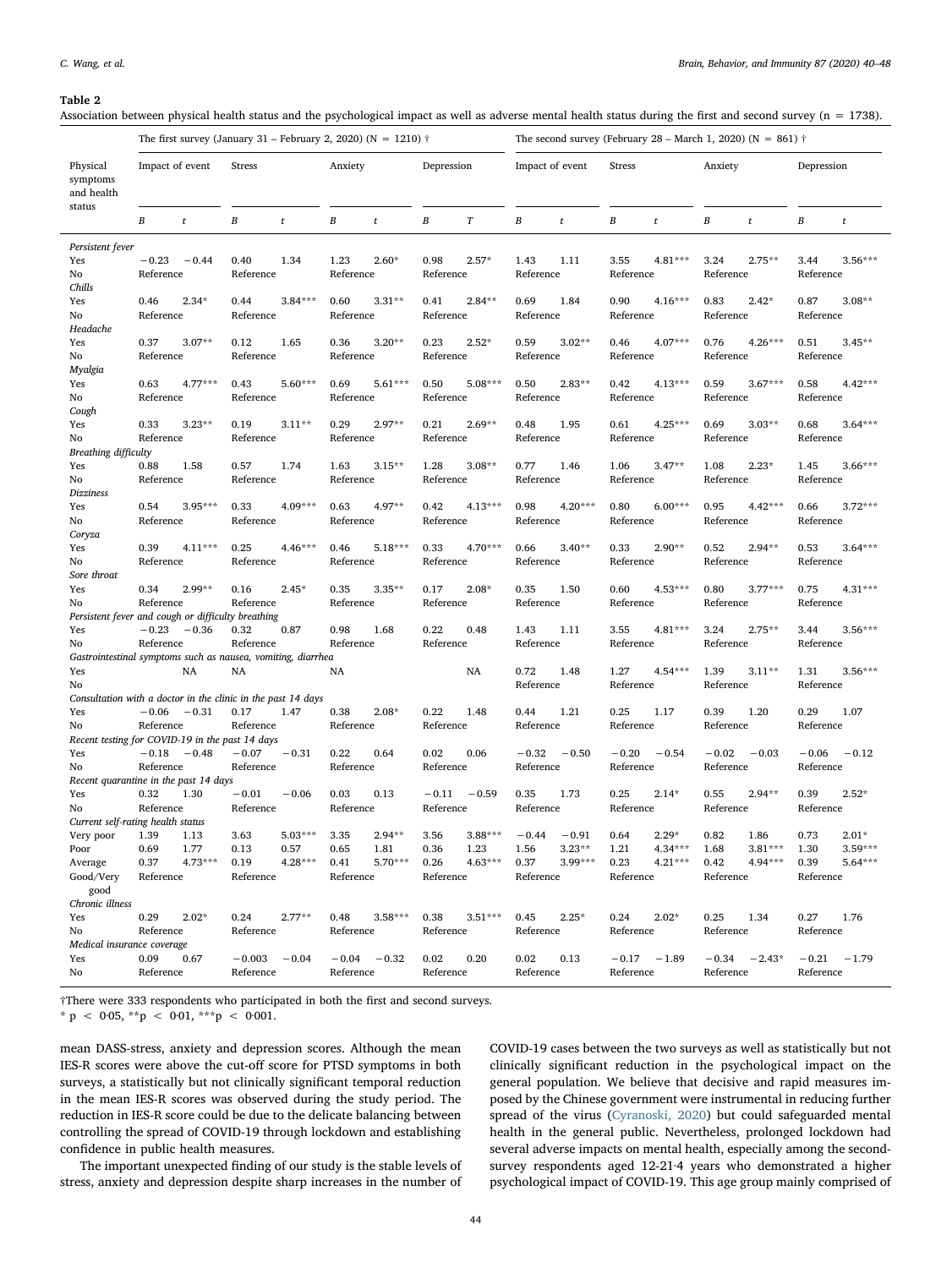<span id="page-5-0"></span>

| Knowledge and concerns related to COVID-19                                    |                 | The first survey (January 31-February |           | 2020) (N<br>$\overline{a}$ | $= 1210$ ) † |                    |                 |                          |           |                 |                 | The second survey (February 28 |                 | $-March$ 1, 2020) (N | 861) †<br>$\parallel$    |                    |                      |
|-------------------------------------------------------------------------------|-----------------|---------------------------------------|-----------|----------------------------|--------------|--------------------|-----------------|--------------------------|-----------|-----------------|-----------------|--------------------------------|-----------------|----------------------|--------------------------|--------------------|----------------------|
|                                                                               | Impact of event |                                       | Stress    |                            | Anxiety      |                    | Depression      |                          |           | Impact of event |                 | Stress                         |                 | Anxiety              |                          | Depression         |                      |
|                                                                               | В               | Ł                                     | B         |                            | B            | ŧ                  | B               | $\overline{\phantom{a}}$ |           | В               | ŧ               | В                              | ŧ               | B                    | $\overline{\phantom{a}}$ | В                  | $\ddot{\phantom{1}}$ |
| Route of transmission                                                         |                 |                                       |           |                            |              |                    |                 |                          |           |                 |                 |                                |                 |                      |                          |                    |                      |
| Droplets                                                                      |                 |                                       |           |                            |              |                    |                 |                          |           |                 |                 |                                |                 |                      |                          |                    |                      |
| Agree                                                                         | 0.21            | 1.49                                  | 0.15      | 1.79                       | 0.17         | 1.26               | 0.27            | $2.53*$                  |           | 0.07            | 0.45            | $-0.11$                        | $-1.36$         | $-0.12$              | $-0.91$                  | $-0.15$            | $-1.33$              |
| Disagree                                                                      | 0.48            | 1.28                                  | 0.09      | 0.42                       | 0.22         | 0.65               | 0.18            | Reference<br>0.66        |           | 0.13            | 0.30            | 0.46                           | 1.91            | 0.68                 | 1.81                     | 0.50               | 1.61                 |
| Contact via contaminated objects<br>Do not know                               | Reference       | Reference                             | Reference | Reference                  |              | Reference          | Reference       |                          | Reference |                 |                 |                                |                 |                      |                          |                    |                      |
|                                                                               |                 |                                       | $-0.02$   | $-0.37$                    |              |                    |                 |                          |           |                 |                 |                                |                 |                      |                          |                    |                      |
| Agree                                                                         | 0.04            | 0.40                                  |           | $-1.80$                    | $-0.07$      | $-1.63$<br>$-0.81$ | $-0.10$<br>0.02 | $-0.89$<br>0.21          |           | $-0.06$<br>0.13 | $-0.54$<br>0.66 | $-0.08$<br>0.003               | $-1.17$<br>0.03 | $-0.16$<br>$-0.05$   | $-0.90$<br>$-0.47$       | $-0.10$<br>$-0.16$ | $-1.05$<br>$-1.24$   |
| Disagree                                                                      | $-0.04$         | $-0.27$                               | $-0.16$   |                            | $-0.23$      |                    |                 |                          |           |                 |                 |                                |                 |                      |                          |                    |                      |
| Do not know<br>Airborne                                                       | Reference       | Reference                             | Reference | Reference                  |              | Reference          | Reference       | Reference                | Reference |                 |                 |                                |                 |                      |                          |                    |                      |
|                                                                               |                 |                                       |           |                            |              |                    |                 |                          |           |                 |                 |                                |                 |                      |                          |                    |                      |
| Agree                                                                         | 0.11            | 1.25                                  | 0.04      | 0.67                       | 0.12         | 1.39               | 0.08            | 1.21                     |           | 0.06            | 0.55            | 0.04                           | 0.63            | 0.03                 | 0.29                     | $-0.03$            | $-0.30$              |
| Disagree                                                                      | $0.17\,$        | 1.50                                  | $-0.002$  | $-0.03$                    | 0.04         | 0.40               | 0.03            | 0.38                     |           | 0.02            | 0.11            | $-0.05$                        | $-0.57$         | $-0.04$              | $-0.32$                  | $-0.08$            | $-0.75$              |
| Do not know                                                                   | Reference       | Reference                             | Reference | Reference                  |              | Reference          | Reference       | Reference                | Reference |                 |                 |                                |                 |                      |                          |                    |                      |
| Level of confidence in own doctor's ability to diagnose or recognize COVID-19 |                 |                                       |           |                            |              |                    |                 |                          |           |                 |                 |                                |                 |                      |                          |                    |                      |
| Very confident                                                                | $-0.20$         | $-0.82$                               | 0.05      | 0.33                       | 0.02         | 0.07               | 0.02            | 0.11                     |           | 0.12            | 0.35            | $-0.33$                        | $-1.67$         | $-0.42$              | $-1.37$                  | $-0.85$            | $-3.34**$            |
| Somewhat confident                                                            | 0.19            | 0.81                                  | 0.16      | 1.14                       | 0.22         | 0.98               | 0.09            | 0.51                     |           | 0.42            | 1.24            | $-0.25$                        | $-1.27$         | $-0.34$              | $-1.08$                  | $-0.72$            | $-2.82**$            |
| Not very confident                                                            | 0.19            | 0.64                                  | 0.18      | 1.04                       | 0.38         | 1.40               | 0.10            | 0.44                     |           | 0.48            | 1.10            | 0.03                           | 0.11            | 0.11                 | 0.26                     | $-0.43$            | $-1.31$              |
| Not at all confident                                                          | 0.66            | 1.34                                  | 1.18      | $4.04***$                  | 1.86         | $4.04***$          | 1.66            | $4.50***$                |           | $-0.33$         | $-0.35$         | $-0.23$                        | $-0.42$         | 0.37                 | 0.41                     | $-0.33$            | $-0.46$              |
| Do not know                                                                   | Reference       | Reference                             | Reference | Reference                  |              | Reference          | Reference       | Reference                | Reference |                 |                 |                                |                 |                      |                          |                    |                      |
| Likelihood of contracting COVID - 19 during the epidemic                      |                 |                                       |           |                            |              |                    |                 |                          |           |                 |                 |                                |                 |                      |                          |                    |                      |
| Very likely                                                                   | $-0.33$         | $-2.27*$                              | 0.05      | 0.63                       | 0.07         | 0.49               | 0.15            | 1.38                     |           | $-0.34$         | $-1.75$         | $-0.06$                        | $-0.57$         | 0.07                 | 0.38                     | $-0.06$            | $-0.42$              |
| Somewhat likely                                                               | 0.15            | 1.24                                  | 0.06      | 0.84                       | $-0.02$      | $-0.13$            | 0.04            | 0.40                     |           | $-0.03$         | $-0.23$         | $-0.14$                        | $-1.58$         | $-0.03$              | $-0.24$                  | $-0.14$            | $-1.25$              |
| Not very likely                                                               | 0.14            | 1.19                                  | $-0.002$  | $-0.03$                    | $-0.05$      | $-0.49$            | 0.03            | 0.38                     |           | 0.05            | 0.34            | $-0.15$                        | $-1.77$         | $-0.08$              | $-0.57$                  | $-0.15$            | $-1.36$              |
| Not likely at all                                                             | $-0.23$         | $-1.54$                               | $-0.18$   | $-2.04*$                   | $-0.36$      | $-2.58*$           | $-0.19$         | $-1.68$                  |           | $-0.12$         | $-0.65$         | $-0.19$                        | $-1.90$         | $-0.15$              | $-0.92$                  | $-0.31$            | $-2.33*$             |
| Do not know                                                                   | Reference       | Reference                             | Reference | Reference                  |              | Reference          | Reference       | Reference                | Reference |                 |                 |                                |                 |                      |                          |                    |                      |
| Likelihood of surviving if infected with COVID-19                             |                 |                                       |           |                            |              |                    |                 |                          |           |                 |                 |                                |                 |                      |                          |                    |                      |
| Very likely                                                                   | $-0.19$         | $-1.70$                               | $-0.02$   | $-0.33$                    | $-0.06$      | $-0.60$            | 0.01            | 0.14                     |           | $-0.32$         | $-2.27*$        | $-0.14$                        | $-1.71$         | $-0.18$              | $-1.37$                  | $-0.23$            | $-2.14*$             |
| Somewhat likely                                                               | 0.12            | 1.25                                  | 0.01      | 0.25                       | $-0.03$      | $-0.33$            | $-0.01$         | $-0.08$                  |           | 0.02            | 0.12            | $-0.09$                        | $-1.18$         | $-0.09$              | $-0.83$                  | $-0.19$            | $-2.00*$             |
| Not very likely                                                               | 0.23            | 1.67                                  | 0.18      | $2.24*$                    | 0.18         | 1.38               | 0.15            | 1.42                     |           | $-0.01$         | $-0.06$         | 0.06                           | 0.52            | 0.39                 | $2.20*$                  | 0.21               | 1.45                 |
| Not likely at all                                                             | 0.42            | 1.45                                  | 0.34      | $2.02*$                    | 0.42         | 1.55               | 0.49            | $2.28*$                  |           | $-0.24$         | $-0.69$         | 0.08                           | 0.39            | 0.52                 | 1.62                     | 0.18               | 0.67                 |
| Do not know                                                                   | Reference       | Reference                             | Reference | Reference                  |              | Reference          | Reference       | Reference                | Reference |                 |                 |                                |                 |                      |                          |                    |                      |
| Satisfaction with the amount of health information available about COVID-19   |                 |                                       |           |                            |              |                    |                 |                          |           |                 |                 |                                |                 |                      |                          |                    |                      |
| Very satisfied                                                                | 0.02            | 0.09                                  | $-0.09$   | $-0.79$                    | $-0.20$      | $-1.15$            | $-0.12$         | $-0.85$                  |           | $-0.07$         | $-0.25$         | $-0.60$                        | $-3.92***$      | $-0.69$              | $-2.87**$                | $-0.72$            | $-3.63***$           |
| Somewhat satisfied                                                            | 0.23            | 1.26                                  | 0.03      | 0.25                       | $-0.02$      | $-0.13$            | $-0.001$        | $-0.004$                 |           | 0.36            | 1.40            | $-0.48$                        | $-3.21**$       | $-0.60$              | $-2.55*$                 | $-0.61$            | $-3.13**$            |
| Not very satisfied                                                            | 0.39            | $2.02*$                               | 0.09      | 0.75                       | 0.05         | 0.27               | 0.08            | 0.53                     |           | 0.12            | 0.38            | $-0.30$                        | $-1.66$         | $-0.41$              | $-1.43$                  | $-0.31$            | $-1.30$              |
| Not satisfied at all                                                          | 0.63            | $2.40*$                               | 0.32      | $2.07*$                    | 0.41         | $1.67\,$           | 0.43            | $2.19*$                  |           | 0.80            | $2.13*$         | 0.08                           | 0.36            | 0.18                 | 0.52                     | $-0.15$            | $-0.54$              |
| Do not know                                                                   | Reference       | Reference                             | Reference | Reference                  |              | Reference          | Reference       | Reference                | Reference |                 |                 |                                |                 |                      |                          |                    |                      |
| The primary source of health information on COVID-19                          |                 |                                       |           |                            |              |                    |                 |                          |           |                 |                 |                                |                 |                      |                          |                    |                      |
| Internet                                                                      | $-0.46$         | $-0.90$                               | $-0.25$   | $-0.82$                    | $-0.57$      | $-1.22$            | 0.19            | 0.50                     |           | $-0.33$         | $-0.76$         | $-0.11$                        | $-0.43$         | $-0.70$              | $-1.77$                  | $-0.47$            | $-1.44$              |
| Television                                                                    | $-0.22$         | $-0.40$                               | $-0.07$   | $-0.22$                    | $-0.35$      | $-0.71$            | 0.31            | 0.79                     |           | $-0.33$         | $-0.68$         | $-0.25$                        | $-0.91$         | $-0.65$              | $-1.50$                  | $-0.26$            | $-0.72$              |
| Radio                                                                         | 0.83            | 0.62                                  | 1.33      | 1.69                       | 2.67         | $2.14*$            | 2.67            | $2.67***$                |           | 0.11            | 0.13            | 2.11                           | $4.30***$       | 1.89                 | $2.42*$                  | 2.33               | $3.64***$            |
| Family members                                                                | $-0.47$         | $-0.73$                               | $-0.27$   | $-0.71$                    | $-0.33$      | $-0.56$            | $-0.03$         | $-0.07$                  |           | 0.11            | 0.17            | $-0.27$                        | $-0.73$         | $-0.87$              | $-1.48$                  | $-0.43$            | $-0.89$              |
| Other sources                                                                 | Reference       | Reference                             | Reference | Reference                  |              | Reference          | Reference       | Reference                | Reference |                 |                 |                                |                 |                      |                          |                    |                      |
|                                                                               |                 |                                       |           |                            |              |                    |                 |                          |           |                 |                 |                                |                 |                      |                          |                    |                      |

There were 333 respondents who participated in both the first and second surveys.<br>\* p < 005, \*\*p < 001, \*\*\*p < 0001. †There were 333 respondents who participated in both the first and second surveys.

 $* p < 0.05$ ,  $* p < 0.01$ ,  $* p < 0.001$ .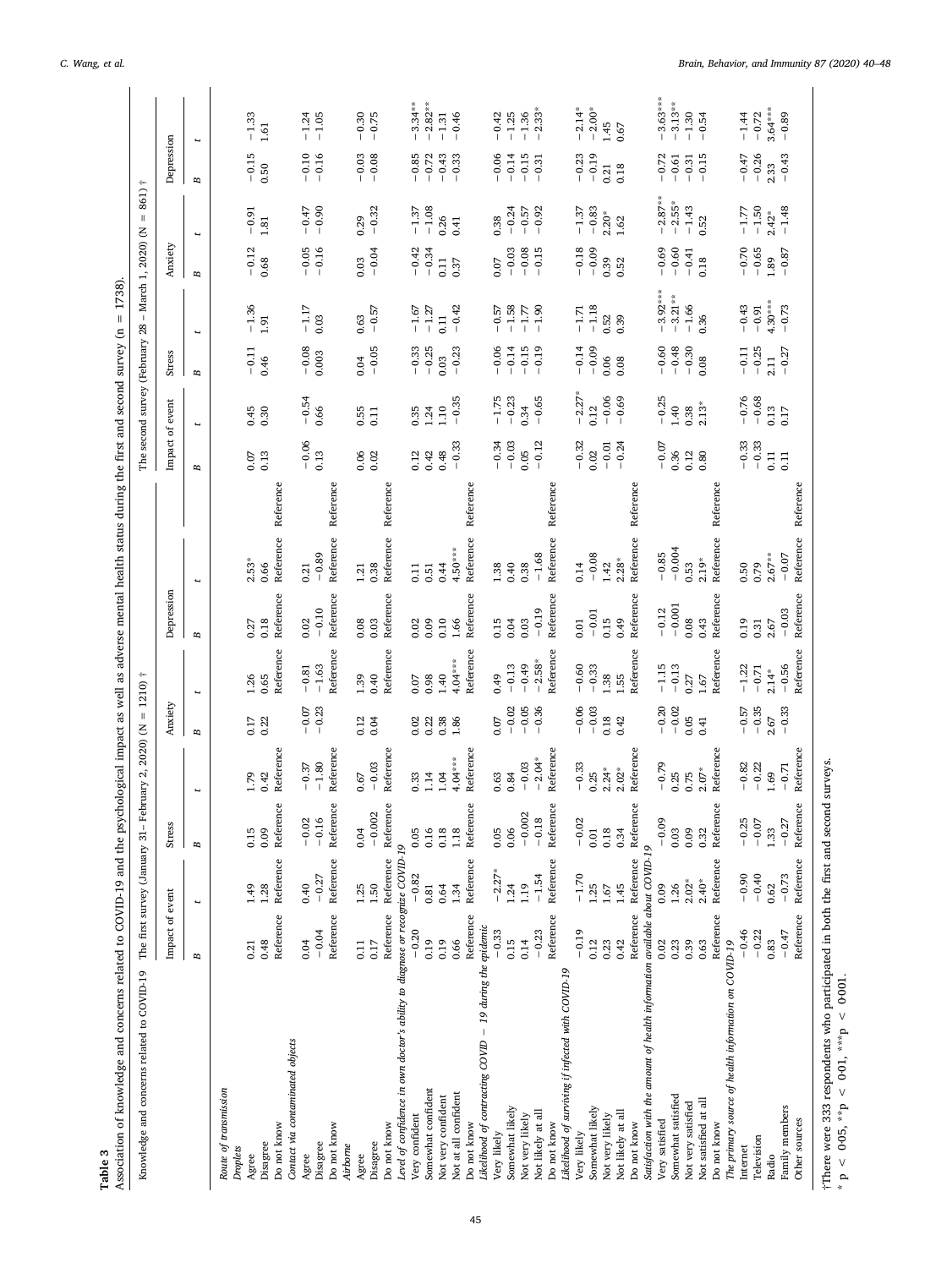<span id="page-6-0"></span>

| Association of precautionary measures related to COVID-19 and the psychological impact as well as adverse mental health status during the first and second survey (n = 1738).<br>Table 4 |                                                       |            |           |            |                    |                          |                    |            |                 |                                                                     |           |              |                  |                          |                  |                  |
|------------------------------------------------------------------------------------------------------------------------------------------------------------------------------------------|-------------------------------------------------------|------------|-----------|------------|--------------------|--------------------------|--------------------|------------|-----------------|---------------------------------------------------------------------|-----------|--------------|------------------|--------------------------|------------------|------------------|
| Precautionary measures                                                                                                                                                                   | The first survey (January 31 - February 2, 2020) (N = |            |           |            | $1210$ ) †         |                          |                    |            |                 | The second survey (February 28 - March 1, 2020) (N = 861) $\dagger$ |           |              |                  |                          |                  |                  |
|                                                                                                                                                                                          | Impact of event                                       |            | Stress    |            | Anxiety            |                          | Depression         |            | Impact of event |                                                                     | Stress    |              | Anxiety          |                          | Depression       |                  |
|                                                                                                                                                                                          | Γ<br>В                                                |            | В         | Ł          | В                  | $\overline{\phantom{0}}$ | В                  | г          | В               | Ł                                                                   | В         | $\mathbf{r}$ | В                | $\overline{\phantom{a}}$ | В                | Γ                |
| Covering mouth when coughing and sneezing                                                                                                                                                |                                                       |            |           |            |                    |                          |                    |            |                 |                                                                     |           |              |                  |                          |                  |                  |
| Always                                                                                                                                                                                   | 0.08<br>0.02                                          |            | 0.02      | 0.19       | $-0.19$            | $-1.15$                  | $-0.09$            | $-0.64$    | 0.08            | 0.39                                                                | $-0.32$   | $-2.65**$    | $-0.59$          | $-3.11**$                | $-0.57$          | $-3.64***$       |
| Most of the time                                                                                                                                                                         | 0.96<br>0.18                                          |            | 0.09      | 0.78       | $-0.09$            | $-0.48$                  | $-0.04$            | $-0.27$    | 0.35            | 1.58                                                                | $-0.35$   | $-2.71**$    | $-0.56$          | $-2.74***$               | $-0.46$          | $-2.73**$        |
| Sometime                                                                                                                                                                                 | 1.89<br>0.40                                          |            | 0.12      | 0.94       | 0.09               | 0.45                     | 0.02               | 0.10       | 0.47            | 1.84                                                                | $-0.22$   | $-1.44$      | $-0.55$          | $-2.33*$                 | $-0.40$          | $-2.07*$         |
| Occasionally                                                                                                                                                                             | 0.79<br>0.18                                          |            | $-0.03$   | $-0.22$    | $-0.32$            | $-1.55$                  | $-0.02$            | $-0.10$    | 0.81            | $3.03**$                                                            | 0.05      | 0.31         | $-0.15$          | $-0.62$                  | $-0.27$          | $-1.32$          |
| Never                                                                                                                                                                                    | Reference                                             |            | Reference |            | Reference          |                          | Reference          |            | Reference       |                                                                     | Reference |              | Reference        |                          | Reference        |                  |
| Avoidance of sharing utensils (e.g. chopsticks) during meals                                                                                                                             |                                                       |            |           |            |                    |                          |                    |            |                 |                                                                     |           |              |                  |                          |                  |                  |
| Always                                                                                                                                                                                   | $-0.29$                                               | $-2.83**$  | $-0.18$   | $-2.99***$ | $-0.36$            | $-3.68***$               | $-0.31$            | $-3.92***$ | $-0.36$         | $-2.48*$                                                            | $-0.19$   | $-2.29*$     | $-0.17$          | $-1.28$                  | $-0.27$          | $-2.42*$         |
| Most of the time                                                                                                                                                                         | 1.35<br>0.17                                          |            | 0.01      | 0.20       | $-0.03$            | $-0.28$                  | $-0.07$            | $-0.76$    | 0.12            | 0.72                                                                | $-0.18$   | $-1.92$      | $-0.06$          | $-0.39$                  | $-0.18$          | $-1.43$          |
| Sometime                                                                                                                                                                                 | 1.78<br>0.23                                          |            | $-0.02$   | $-0.19$    | $-0.13$            | $^{\rm -1.07}$           | $-0.20$            | $-1.99*$   | 0.18            | 1.06                                                                | $-0.16$   | $-1.58$      | $-0.06$          | $-0.37$                  | $-0.23$          | $-1.80$          |
| Occasionally                                                                                                                                                                             | 0.36                                                  | $2.72**$   | 0.03      | 0.38       | $-0.14$            | $-1.11$                  | $-0.12$            | $-1.26$    | 0.27            | 1.45                                                                | 0.03      | 0.24         | 0.24             | 1.40                     | 0.02             | 0.14             |
| Never                                                                                                                                                                                    | Reference                                             |            | Reference |            | Reference          |                          | Reference          |            | Reference       |                                                                     | Reference |              | Reference        |                          | Reference        |                  |
| Washing hands with soap and water<br>Always                                                                                                                                              | $-0.42$                                               | $-1.91$    | $-0.34$   | $-2.64***$ | $-0.54$            | $-2.63**$                | $-0.39$            | $-2.37*$   | $-0.01$         | $-0.03$                                                             | $-0.51$   | $-3.40**$    | $-0.75$          | $-3.18**$                | $-0.81$          | $-4.15***$       |
| Most of the time                                                                                                                                                                         | $-0.12$                                               | $-0.51$    | $-0.29$   | $-2.16*$   | $-0.40$            | $-1.87$                  | $-0.27$            | $-1.58$    | 0.54            | $2.05*$                                                             | $-0.42$   | $-2.72**$    | $-0.53$          | $-2.16*$                 | $-0.67$          | $-3.35***$       |
| Sometime                                                                                                                                                                                 | 0.29<br>0.07                                          |            | $-0.22$   | $-1.51$    | $-0.23$            | $-1.01$                  | $-0.25$            | $-1.38$    | 0.28            | 0.99                                                                | $-0.54$   | $-3.26**$    | $-0.56$          | $-2.13*$                 | $-0.80$          | $-3.73***$       |
| Occasionally                                                                                                                                                                             | 0.53<br>0.13                                          |            | $-0.17$   | $-1.14$    | $-0.21$            | $-0.92$                  | $-0.15$            | $-0.80$    | 0.64            | $1.99*$                                                             | $-0.45$   | $2.37*$      | $-0.84$          | $-2.83**$                | $-0.78$          | $3.18**$         |
| Never                                                                                                                                                                                    |                                                       |            |           |            | Reference          |                          |                    |            |                 |                                                                     |           |              |                  |                          |                  |                  |
| Washing hands immediaely after coughing, rubbing the nose, or sneezing                                                                                                                   | Reference                                             |            | Reference |            |                    |                          | Reference          |            | Reference       |                                                                     | Reference |              | Reference        |                          | Reference        |                  |
| Always                                                                                                                                                                                   | $-0.47$                                               | $-3.11**$  | $-0.31$   | $-3.42**$  | $-0.63$            | $-4.43***$               |                    | $-3.32**$  | $-0.53$         | $-2.85**$                                                           | $-0.57$   | $5.21***$    | $-0.67$          | $-3.87***$               | $-0.59$          | $-4.11***$       |
| Most of the time                                                                                                                                                                         | 0.00                                                  | $-0.02$    | $-0.17$   | $-1.78$    | $-0.44$            | $-2.87***$               | $-0.38$<br>$-0.26$ | $-2.11$    | 0.03            | $0.17$                                                              | $-0.46$   | $-4.00***$   | $-0.48$          | $-2.63***$               | $-0.47$          | $-3.14***$       |
| Sometime                                                                                                                                                                                 | 0.11<br>0.02                                          |            | $-0.12$   | $-1.28$    | $-0.41$            | $-2.70**$                | $-0.18$            | $-1.46$    | $-0.04$         | $-0.17$                                                             | $-0.47$   | $-3.85***$   | $-0.53$          | $-2.77**$                | $-0.46$          | $-2.90**$        |
| Occasionally                                                                                                                                                                             | 0.83<br>0.14                                          |            | $-0.08$   | $-0.81$    | $-0.29$            | $-1.84$                  | $-0.04$            | $-0.35$    | 0.03            | 0.15                                                                | $-0.56$   | $-4.31***$   | $-0.63$          | $-3.09***$               | $-0.51$          | $-3.03**$        |
| Never                                                                                                                                                                                    | Reference                                             |            | Reference |            | Reference          |                          | Reference          |            | Reference       |                                                                     | Reference |              | Reference        |                          | Reference        |                  |
| Wearing a face mask regarless of the presence or absence of symptoms                                                                                                                     |                                                       |            |           |            |                    |                          |                    |            |                 |                                                                     |           |              |                  |                          |                  |                  |
| Always                                                                                                                                                                                   | $-0.19$                                               | $-0.95$    | $-0.21$   | $-1.78$    | $-0.43$            | $-2.28*$                 | $-0.37$            | $-2.44*$   | $-0.43$         | $-1.01$                                                             | $-0.80$   | $-3.19**$    | $-0.96$          | $-2.43*$                 | $1.05*$          | $-3.25**$        |
| Most of the time                                                                                                                                                                         | 0.55<br>0.12                                          |            | $-0.09$   | $-0.73$    | $-0.27$            | $-1.38$                  | $-0.21$            | $-1.34$    | $-0.03$         | $-0.07$                                                             | $-0.73$   | $-2.87***$   | $-0.77$          | $-1.90$                  | $0.85\,{}^*$     | $-2.58*$         |
| Sometime                                                                                                                                                                                 | 0.71<br>0.16                                          |            | $-0.08$   | $-0.60$    | $-0.25$            | $^{\rm -1.17}$           | $-0.25$            | $-1.47$    | $-0.09$         | $-0.19$                                                             | $-0.73$   | $-2.70**$    | $-0.80$          | $-1.86$                  | $0.91*$          | $-2.58*$         |
| Occasionally                                                                                                                                                                             | 0.52                                                  | $2.11*$    | $-0.04$   | $-0.27$    | $-0.14$            | $-0.62$                  | 0.006              | 0.03       | 0.42            | 0.80                                                                | $-0.72$   | $2.33*$      | $-0.67$          | $-1.36$                  | $-0.93$          | $-2.31*$         |
| Never                                                                                                                                                                                    | Reference                                             |            | Reference |            | Reference          |                          | Reference          |            | Reference       |                                                                     | Reference |              | Reference        |                          | Reference        |                  |
| Washing hands after touching contaminated objects                                                                                                                                        |                                                       |            |           |            |                    |                          |                    |            |                 |                                                                     |           |              |                  |                          |                  |                  |
| Always                                                                                                                                                                                   | $-0.11$                                               | $-0.37$    | $-0.21$   | $-1.23$    | $-0.52$<br>$-0.37$ | $-1.90$                  | $-0.53$            | $-2.40*$   | 0.02            | 0.04                                                                | $-0.80$   | $3.20**$     | $-1.09$          | $-2.76**$                | $-1.17$          | $-3.61***$       |
| Most of the time                                                                                                                                                                         | 0.62<br>0.19                                          |            | $-0.15$   | $-0.81$    |                    | $-1.34$                  | $-0.41$            | $-1.83$    | 0.41            | 0.94                                                                | $-0.75$   | $-2.94***$   | $-0.87$          | $-2.18*$                 | $-0.99$          | $-3.00**$        |
| Sometime                                                                                                                                                                                 | $1.21\,$<br>0.40                                      |            | $-0.01$   | $-0.03$    | $-0.03$            | $-0.08$                  | $-0.27$            | $-1.11$    | 0.63            | 1.28                                                                | $-0.65$   | $-2.28*$     | $-0.71$          | $-1.57$                  | $-0.95$          | $-2.58*$         |
| Occasionally                                                                                                                                                                             | 0.86<br>0.31                                          |            | $-0.07$   | $-0.34$    | $-0.22$            | $-0.67$                  | $0.24*$            | $-0.92$    | 0.74            | 1.29                                                                | $-0.50$   | $-1.48$      | $-0.51$          | $-0.96$                  | $-0.67$          | $-1.54$          |
| Never                                                                                                                                                                                    | Reference                                             |            | Reference |            | Reference          |                          | Reference          |            | Reference       |                                                                     | Reference |              | Reference        |                          | Reference        |                  |
| Feeling that too much unnecessary worry has been made about the COVID-19 epidemic                                                                                                        |                                                       |            |           |            |                    |                          |                    |            |                 |                                                                     |           |              |                  |                          |                  |                  |
| Always                                                                                                                                                                                   | $-0.47$                                               | $-4.18***$ | $-0.08$   | $-1.18$    | 0.12               | 1.14                     | 0.12               | 144        | $-0.48$         | $-3.64***$                                                          | 0.09      | 1.15         | 0.07             | 0.60                     | 0.09             | 0.91             |
| Most of the time                                                                                                                                                                         | $-0.19$                                               | $-1.44$    | $-0.05$   | $-0.60$    | 0.20               | 1.66                     | 0.20               | $1.99*$    | $-0.02$         | $-0.12$                                                             | 0.18      | 1.94         | 0.36             | $2.48*$                  | 0.29             | $2.46*$          |
| Sometime                                                                                                                                                                                 | $-0.03$                                               | $-0.27$    | $-0.01$   | $-0.18$    | 0.07               | 0.80                     | 0.01               | 0.14       | $-0.03$         | $-0.23$                                                             | $-0.06$   | $-0.84$      | $-0.02$          | $-0.19$                  | 0.01             | 0.08             |
| Occasionally                                                                                                                                                                             | 1.15<br>0.13                                          |            | 0.03      | 0.49       | 0.12               | 1.20                     | 0.10               | 1.18       | $-0.08$         | $-0.64$                                                             | $-0.05$   | $-0.62$      | $-0.01$          | $-0.09$                  | 0.06             | 0.61             |
| Never                                                                                                                                                                                    | Reference                                             |            | Reference |            | Reference          |                          | Reference          |            | Reference       |                                                                     | Reference |              | Reference        |                          | Reference        |                  |
| The average number of hours staying at home per day to avoid COVID-19<br>$[0 - 10]$                                                                                                      | $-0.15$                                               | $-0.75$    | $-0.16$   | $-1.33$    | $-0.15$            | $0.43*$                  | $-0.21$            | $0.16*$    | $-0.41$         | $-1.41$                                                             | 0.16      | 0.96         |                  | 0.96                     |                  |                  |
| $(10-20)$                                                                                                                                                                                | $1.02\,$<br>0.11                                      |            | $-0.03$   | $-0.46$    | $-0.06$            | $0.58*$                  | $-0.08$            | $0.33*$    | 0.22            | 1.45                                                                | 0.10      | $1.13\,$     | $0.26$<br>$0.17$ | 1.18                     | $0.35$<br>$0.01$ | $1.58$<br>$0.12$ |
| $(20 - 24)$                                                                                                                                                                              | Reference                                             |            | Reference |            | Reference          |                          | Reference          |            | Reference       |                                                                     | Reference |              | Reference        |                          | Reference        |                  |

C. Wang, et al. *Brain, Behavior, and Immunity 87 (2020) 40–48*

†There were 333 respondents who participated in both the first and second survey. \*p < 0·05; \*\*p < 0·01; \*\*\*p < 0·001. †There were 333 respondents who participated in both the first and second survey.

 $*_{p}$  < 0.05;  $*_{p}$  < 0.01;  $*_{p}$  < 0.001.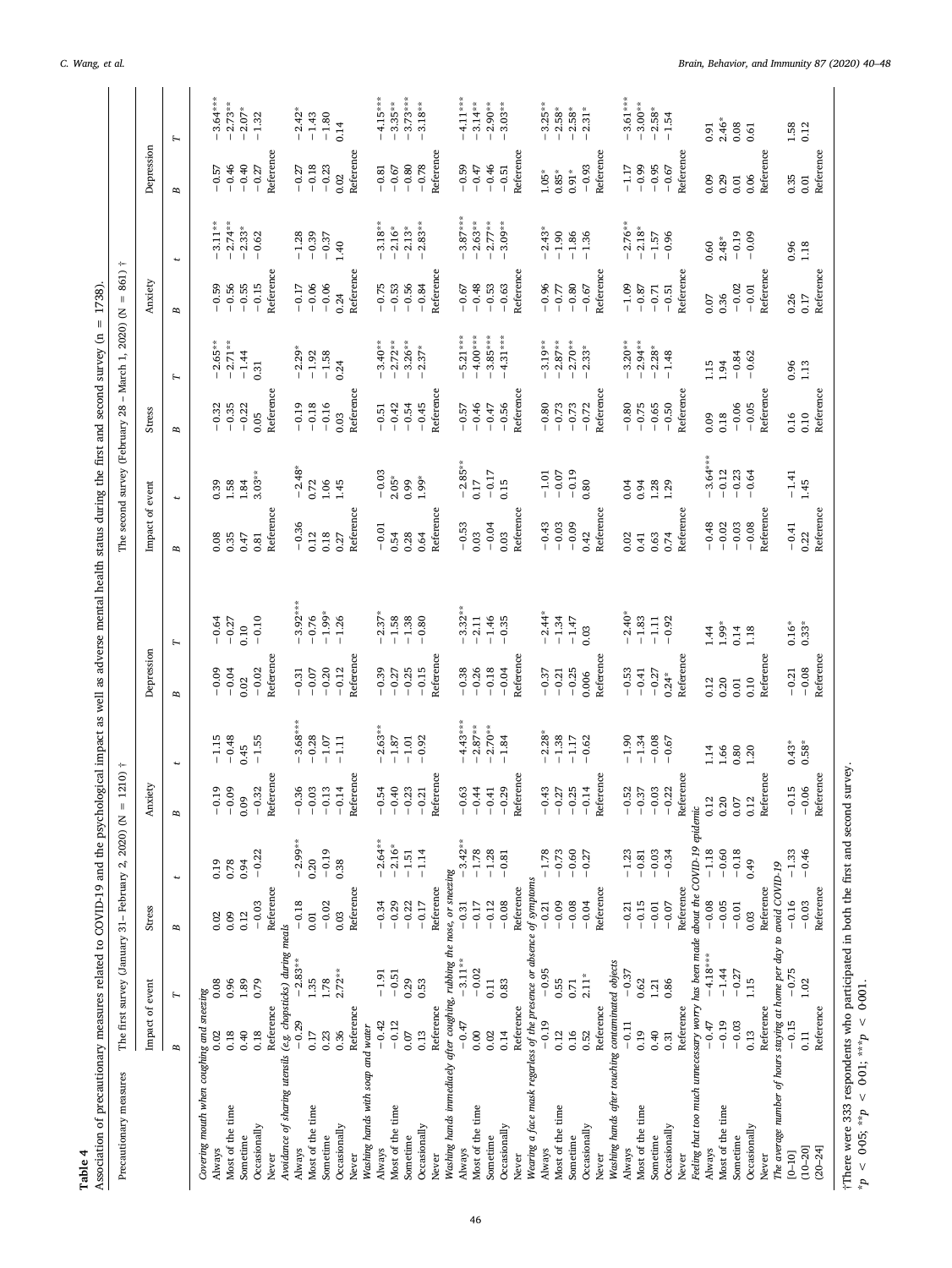students who were affected by prolonged school closure, requiring online education support and uncertainty about examinations and matriculation arrangements. Respondents from both surveys who were parents with children younger than 16 years of age were not associated with higher IES-R or DASS-21 scores. This finding corresponds to the emerging pattern of resilience to severe outcomes of COVID-19 in children [\(Sominsky et al., 2020](#page-8-16)) and parents were less worried as a result.

During the initial outbreak, 15.04%, 9.42% and 5.62% of respondents reported one, two or three somatic symptoms respectively. The presence of somatic symptoms prompt researchers to consider the psychoneuroimmunological (PNI) framework of COVID-19. COVID-19 can cause acute respiratory syndrome with consequent release of proinflammatory cytokines, including interleukin (IL)-1β and IL-6 from the respiratory tract [\(Conti et al., 2020](#page-8-17)). These cytokines were commonly found to be increased in major depressive disorder ([Liu et al., 2012; Ng](#page-8-18) [et al., 2018](#page-8-18)) and functional somatic syndromes [\(Viljoen and Panzer,](#page-8-19) [2005\)](#page-8-19). COVID-19, depression and functional somatic syndrome share the same PNI framework. Antidepressants (e.g. fluoxetine) was found to reduce pro-inflammatory cytokines by attenuating the behavioural and neuroendocrine effects of immune activation ([Lu et al., 2017\)](#page-8-20). Further research is required to study the effectiveness of antidepressants as part of the anti-inflammatory strategies against COVID-19 by reducing depression and somatic symptoms.

Our study highlights some public health implications. First, the strong association between physical symptoms and the psychological impact of COVID-19 outbreak supports importance of developing a rapid diagnostic test for COVID-19 with widespread availability to alleviate the psychological impact and psychiatric symptoms experienced by general population. Second, providing proper and repeated, yet simple, health education via the Internet and media is important for inculcating good hygiene practices. We observed that significantly higher proportion (10·8%) of the second-survey respondents did not know that COVID-19 could be transmitted by droplets, which might reduce the acceptability of certain precautionary measures. Third, the dissemination of health information via radio was associated with higher levels of anxiety and depression in both surveys. This observation may help the Governments and health authorities worldwide to modify the current methods of increasing public awareness. Perhaps, increased use of television (with participation by celebrities) and Internet (for detailed information with visual graphics and videos) to disseminate important health information might be more effective methods to change knowledge, attitude and practices among the general public. Fourth, mask-wearing, as a prevention method to reduce pathogen exposure [\(Kim and Su, 2020](#page-8-21)); was associated with lower levels of anxiety and depression. Perhaps, this led to significantly higher face-mask use by second-survey respondents, regardless of the presence of symptoms. This is an interesting and important phenomenon due to the divided scientific opinion on protective effects of usual face masks ([Tan et al., 2019; Feng et al., 2020\)](#page-8-22), coupled with their scarce availability. Efforts are needed to impart an unbiased and clear guidelines on the use of face masks and their types to allay the fears, confusions and sense of inferiority (for people with no access to the masks) among general population. Fifth, about one-third of respondents experienced social discrimination due to the COVID-19 epidemic. As a result, the WHO and governments from all countries should minimize the possibility of discrimination against certain groups of people regarding the origin of COVID-19. Lastly, ensuring the availability of essential services and commodities as well as financial security are essential to prevent psychological impact of the current pandemic. Governments worldwide need to take discrete and transparent efforts to win the confidence of general public and ensure optimal mental health and avoid psychological reflexes like panic buying.

Higher IES-R scores among the participants of the two surveys reflect the presence PTSD symptoms. During the COVID-19 pandemic, face-to-face psychotherapy is not feasible due to strict quarantine and

lockdown measures. Mental health providers need to consider adopting online psychotherapy. Pre-implementation training of mental health professionals with involvement of multiple relevant agencies may help in various psychological interventions targeting PTSD symptoms. One example of evidence-based treatment is trauma-focused -cognitive behavior therapy (TF-CBT) [\(Cao et al., 2020](#page-8-8)). TF-CBT can be modified for the COVID-19 pandemic with emphasis on 1) education on the psychological impact of the COVID-19 pandemic; 2) development of psychosocial skills to optimize emotional and behavioral adjustment during quarantine and lockdown; 3) affective expression and problemsolving to handle emotions and common problems (e.g., shortage of necessities) encountered during quarantine and lockdown; 4) cognitive formulation to illustrate the relationships among thoughts, feelings and behaviors; 5) cognitive challenge or modification of unhelpful thoughts about COVID-19 and perceived discrimination; 5) trauma narration, in which public describe their personal traumatic experiences during COVID-19 pandemic; 6) home-based relaxation techniques and stress management skills with online guidance; 7) grief therapy to handle potential loss of family members or friends who died of COVID-19; 8) online peer support group session to talk to one other about their trauma; 9) enhancing safety and precaution to reduce the risk of contracting COVID-19 and 10) exposure to trauma reminders to overcome avoidance of situations that are no longer risky when the COVID pandemic is over. Delivery of TF-CBT during the COVID-19 pandemic requires healthcare organizations to develop online readiness and engagement of other stakeholders including counselors, psychologists, doctors, insurers and the public to accept the new model of mental health service.

Our study has some limitations. The general population sampled during the two surveys were not the same respondents. Although the anonymity of the questionnaire made this sampling unavoidable, 333 respondents completed both the first and second surveys. However, owing to the anonymous nature of the data collection, we could not pair respondents at the 2- time intervals. Another limitation is due to the self-reporting of the levels of psychological impact, anxiety, depression and stress, which may not always be aligned with objective assessment by mental health professionals. Nevertheless, psychological impact, anxiety, depression and stress are based on personal feelings, and selfreporting was paramount during the COVID-19 pandemic ([Tan et al.,](#page-8-22) [2019\)](#page-8-22). In the same vein, we could not rule out the possibility that some of the respondents might have been infected with COVID-19. There were only 0.9% of the first-survey respondents and 0.5% of secondsurvey respondents who received testing on COVID-19. Due to low prevalence of testing, the number of respondents who were tested positive for COVID-19 was even fewer. Nevertheless, we could not rule out the possibility that some respondents were asymptomatic carriers with mild COVID-19 symptoms [\(Wang et al., 2020\)](#page-8-10). Finally, the understanding of COVID-19 was limited when we first designed this study. We did not measure neurological symptoms (e.g. loss of smell or taste) that were recently discovered to be associated with COVID-19 ([Wu](#page-8-23) [et al., 2020](#page-8-23)).

## 5. Conclusion

During the initial phase and four weeks later during the COVID-19 epidemic in China, there was a statistically but not clinically significant reduction in psychological impact. There were no significant temporal changes in the levels of stress, anxiety and depression between the first and second surveys. We identified the specific target groups (young and students) prone for the psychological impact of the current COVID-19 outbreak as well as various factors that might help in safeguarding the mental health of general population. Various Governments should focus on effective methods of dissemination of unbiased knowledge about the disease, teaching correct methods for containment, ensure availability of essential services and commodities, provide sufficient financial support for the present and future in order to win the current war